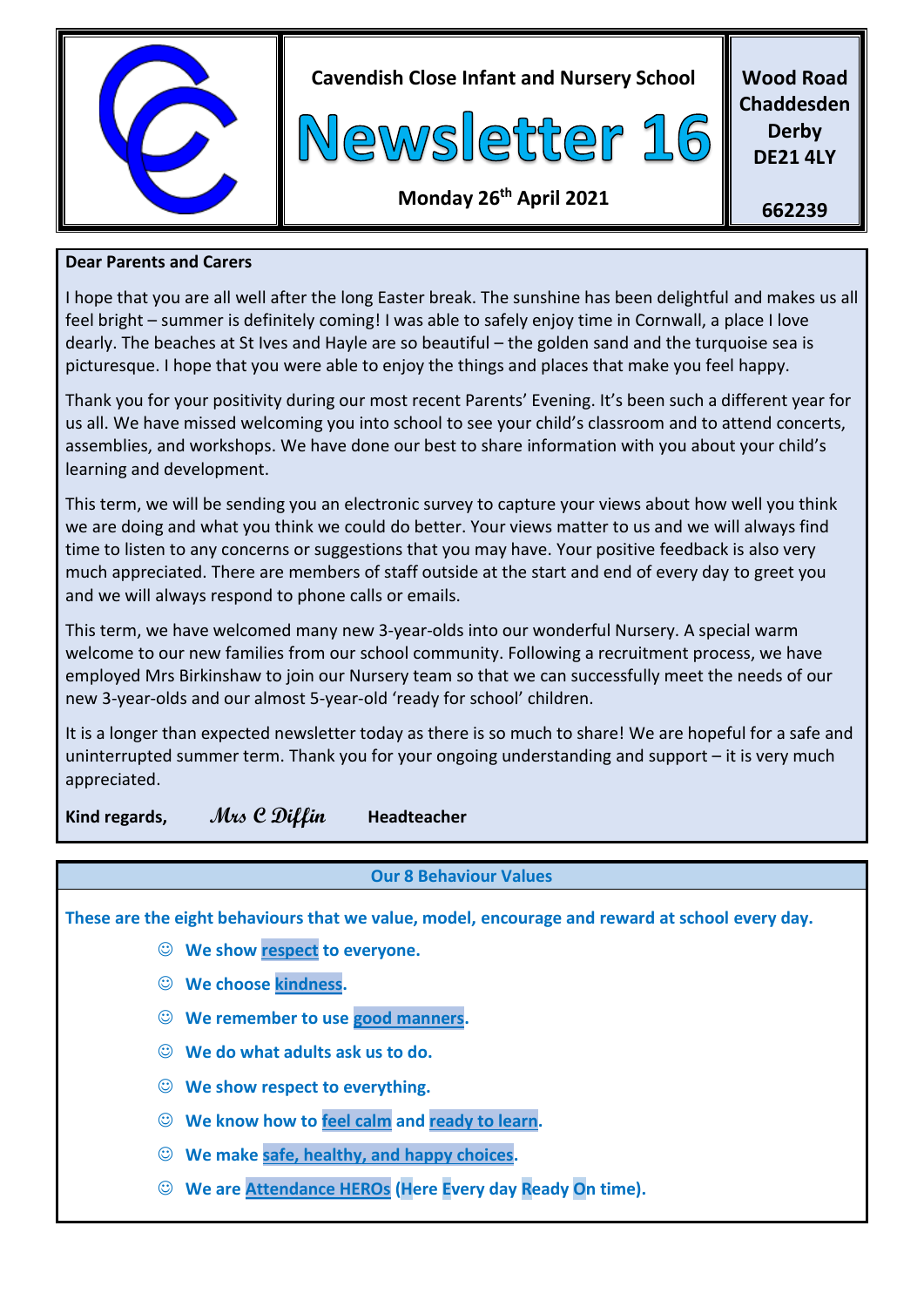

 A member of our Safer Neighbourhood Team came to visit us last week following a community concern reported by a parent. PCSO Potter did not see anything concerning herself but has asked me to remind you to keep your children close by and certainly 'in sight' as you leave our school site and make your way home safely.

With almost 300 children coming to school every day, our site is very busy. For safety reasons, children are not allowed to ride bikes and scooters on school premises. Please respect this safety measure and leave bikes and scooters at home. Where Junior Academy children come to school on a bike, they should dismount their bike at the Wood Road gates and walk with their bike to the Junior bike shelter.



### **Summer school uniform**

 With warmer weather in the afternoons, children are starting to take off their jumpers and cardigans to keep cool. Please ensure that your child's clothes are labelled with their name.

Your child needs a named sun hat in school every day to protect their head, face, and eyes from the sun's harmful UV rays.

Daily PE lessons will continue to be outside for the rest of this school year. Children need to wear sturdy, secure and flat school shoes that are appropriate for running and games. Cotton socks and school shoes will be appropriate for the rest of the school year. Please don't buy sandals or slip-on shoes for school as these will not be safe for outdoor PE and play.

For safety reasons, children should not wear any jewellery to school. Only one single pair of stud earrings can be worn. Hooped or drop earrings are not safe for school.



#### **Tuesday 27th April – Wear your 'Happy Shoes' day**

 Tomorrow, we would like to invite all children to come to school in their 'Happy Shoes'. This is a Derby City 'Beat the Street' initiative to encourage children to enjoy being active outdoors. We will send some photographs to the 'Beat the Street' team and we might win some prizes.

Children can wear shoes that they like to be active in and feel happy in – trainers for example. Shoes must be sturdy, secure, and flat please.

At the end of last week, we were 98<sup>th</sup> on the score board for 'Beat the Street' with 262 points. Thank you to the 215 registered players. This week, the 'Beat Boxes' will be making different sounds when they are tapped.



#### **Children's health**

 The School Health team will not be carrying out their annual screening programme with Reception children due to the pandemic. Usually as a result of this screening programme, several children are identified for follow up vision and hearing tests. Some children go on to wear glasses and we have known children go on to receive support for hearing difficulties.

In the absence of this screening programme, we must work together to identify children who may be experiencing vision or hearing difficulties.

Free routine NHS sight tests are available at opticians for children. I have always taken my daughters every summer holiday for an eye test. Please consider taking up this universal offer.

Where there are concerns about a child's hearing, we can make a referral to the School Nurse.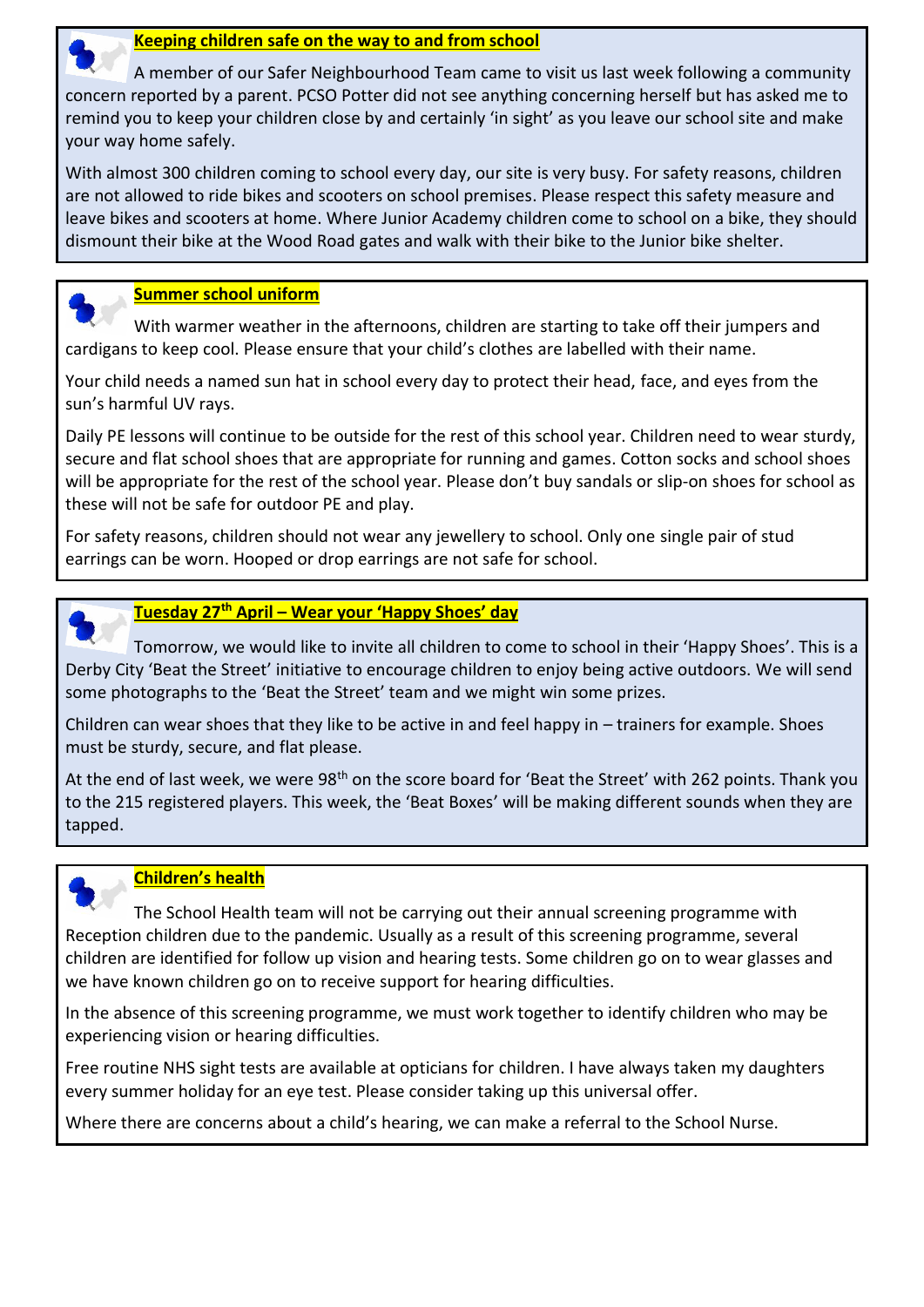

 Last week, we served approximately 200 meals each day – This is fantastic. Mrs Carter and the kitchen team used their many years of experience to judge how much of each option to prepare. Children are always 'full of surprises' and we did run out of some options by the time our oldest children arrived for dinner. The Year 2 children were so sensible, and all children accessed a full and healthy meal. The return of the salad bar was extremely popular, and it was great to see so many children topping up their meal from the salad bar. The chicken burgers were a particular success, the children were delighted with Mrs Carter's squirty ketchup! The kitchen team will adjust numbers in response to last week's preferences. The children were so flexible and and we are grateful for your understanding. Pre-ordering meal choices is not manageable, and children often don't decide until they arrive at the servery and see the options.

#### **Breakfast Club and After School Club**

 Our Breakfast Club is thriving, and we are now planning to reopen our After School Club before the end of the year. During this academic year, we will maintain our class and family bubble approach.

After School Club is led by Mrs Roberts and run by our experienced and caring Teaching Assistants. It will be available for children from their class bubble finish time until 5:45pm. This will mean that our extended school childcare offer will be available for all our children from 7:45am to 5:45pm, 10 hours a day. Nursery children can also access extended days. Parents and carers collecting children will be able to park in the school car park.

After School Club will be run from our school hall with opportunities for children to play outside as well. A healthy light tea will be served, and children will be able to enjoy a wide range of interesting activities.

To support the next stage of our planning, we need to understand the demand for places. Please email Mrs Roberts if you would like further information about our After School Club. [clubs@cavclosei.derby.sch.uk](mailto:clubs@cavclosei.derby.sch.uk)

Breakfast Club from 7:45am until class bubble start time, including breakfast is £5.50.

After School Club from class bubble finish time until 5:45pm, including tea is £9.50.

#### **We are a fully inclusive school**

 We successfully support a number of children with Special Educational Needs and Disabilities (SEND) in our school. There are children with SEND in every class and we do all that we can to enable them to succeed alongside their peers.

We have a growing number of children with autism in most classes, including Nursery and I would like to share information with all parents and carers about Autism Spectrum Disorder (ASD).

Children with ASD live in our community and belong at our school. Some of our ASD children with the highest level of need have an Educational, Health and Care Plan (EHCP) and we meet their needs alongside a team of other educational, health and sometimes social care professionals. We benefit from a close relationship with our Educational Psychologist, and we access an independent ASD Advisor. In school, we have significant experience and expertise, and we find ways for children to succeed.

ASD affects children in different ways. All children with ASD have strengths as well as needs.

Children with autism can have difficulties interpreting verbal and non-verbal language like gestures or tone of voice. Often, children with autism need additional processing time.

Children with autism often have difficulty 'reading' other people – recognising or understanding others' feelings and intentions – and expressing their own emotions. This can make coping with a busy day at school overwhelming at times. Even with strong routines, boundaries and good support, children with autism can become anxious or distressed.

Children with autism often have fixed thinking and they can be rigid with routines and behaviours. For example, they may only wear particular clothes, or they may need to transition into school bringing a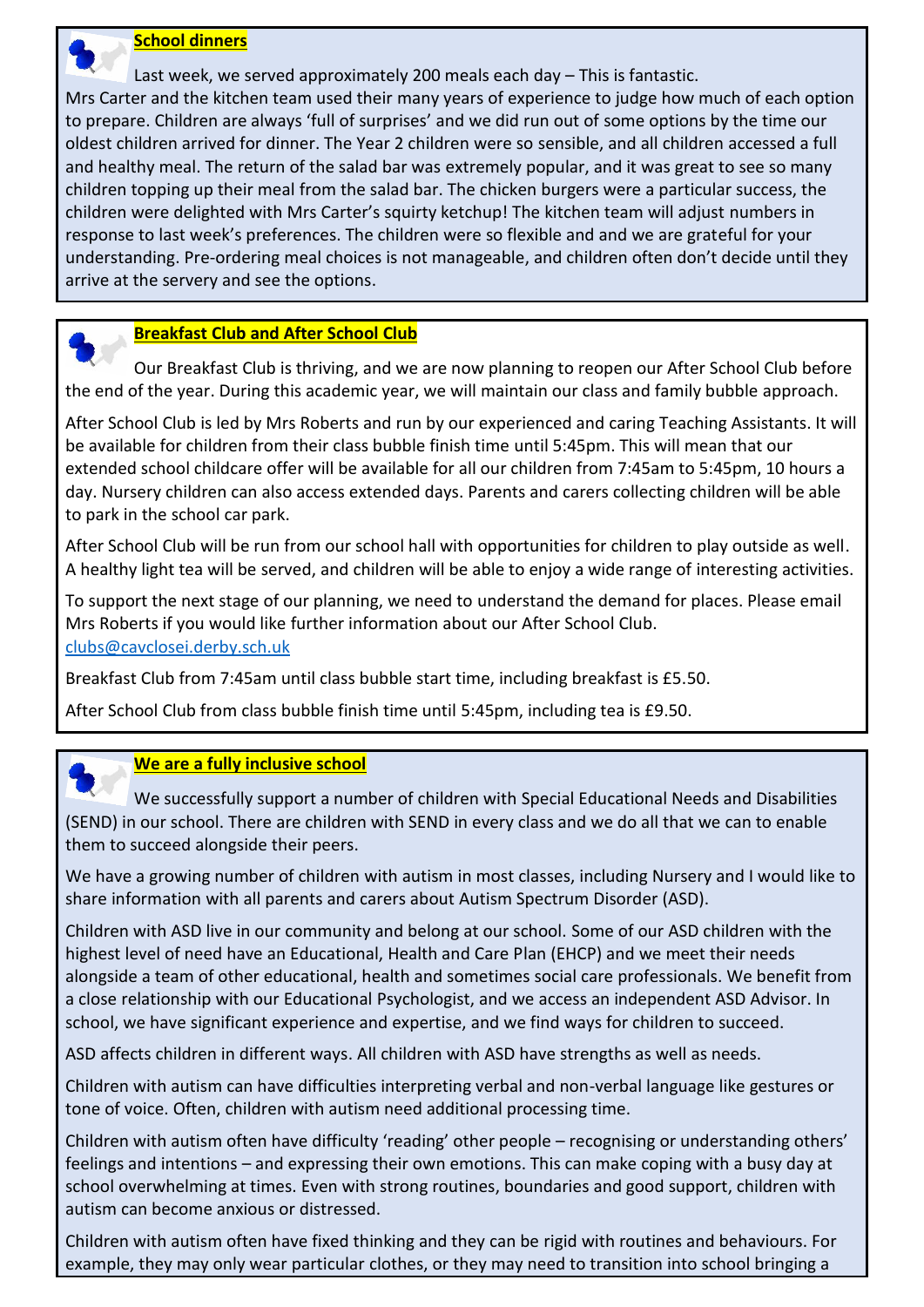particular object. Although we have rules for everyone, there are times when we need to discreetly show flexibility as being calm and reducing stress must be prioritised.

Children with autism may experience over- or under- sensitivity to sounds, touch, taste, smells, light, colours, temperatures, or pain. As experienced staff we are problem solvers, and we make many simple adjustments to make our environment more autism-friendly.

Many children with autism have intense and highly focused interests and this can include specialist knowledge. Again, we make adaptations to our curriculum to connect with children's interests where appropriate. Engaging with special interests can be calming and fulfilling. Examples of special interests include cars, dinosaurs, or places such as McDonald's or London.

When everything becomes too much for children with autism, they may go into meltdown or shutdown. These can be very intense and exhausting experiences. A meltdown happens when someone becomes completely overwhelmed by their current situation. The response could be verbal or physical. Meltdowns in children are often mistaken for temper tantrums and sadly sometimes hurtful comments or judgemental stares are made from less understanding people. In school, we are trained to deal with meltdowns sensitively and effectively. We use emotion coaching alongside giving children the time and space to regulate, repair and reconnect. We use many de-escalation strategies including distraction.

We catch children getting it right and reward good choices. We encourage children to express themselves appropriately and to use their words to communicate with us.

We are proud of our children with autism and all that they achieve at our school. Every little step of progress matters and our children with autism make great progress from their starting points.



#### **Year group topics this half-term**

 After Easter, the children in all year groups have started a new and exciting topic of learning. You will be sent today a summary of learning from all subjects across the curriculum.

In Nursery, the children have started a 'What's inside?' topic using the 'Hungry Caterpillar' story.

In Reception, the children have started a 'What's outside our classroom window?' topic. Using the 'Snail and the Whale' story.

In Year 1, the children have started a 'Would you like to go to Alien School?' topic using the 'Welcome to Alien School' story.

In Year 2, the children have started a 'Who cares about our world? We do!' topic using the 'Tin Forest' story.



# **Our newly developed 'Enchanted Woodland Retreat'**

 During the Easter holidays, our open area on the first floor was transformed into an 'Enchanted Woodland Retreat'. This newly developed area is spectacular and will be used on a rota basis for reading and nurture activities, as well as group work. I will send you some photographs.

**Enchanted:** Filled with delight **Retreat:** A place of safety

We are now beginning to plan a 'Wonderland Snug' on our ground floor for our Nursery and Reception children.

**Wonderland**: A place of wonderful things **Snug**: A safe and cosy place.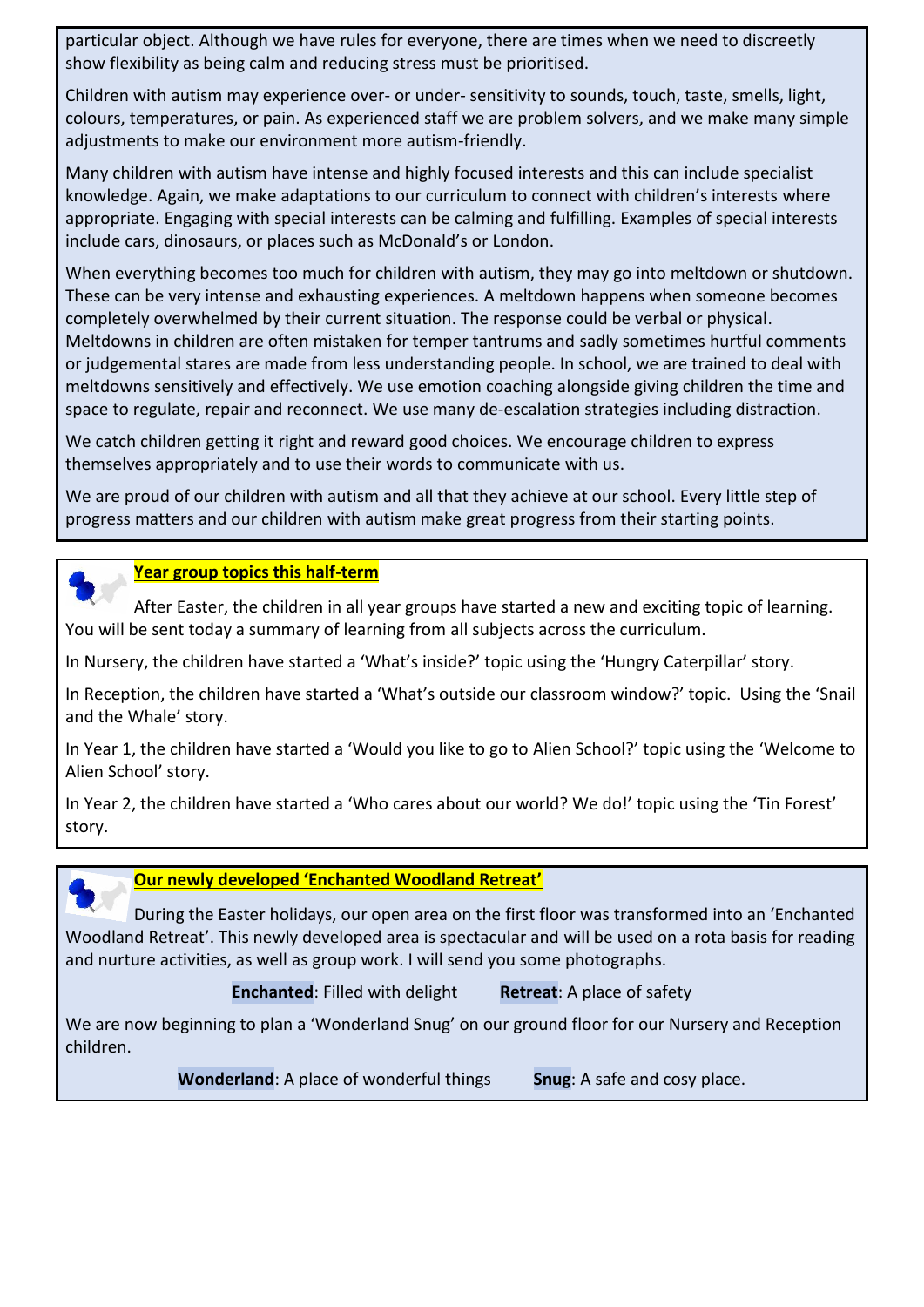

#### **Our new three canopies**

 During the Easter holidays, three canopy structures were successfully installed on our playgrounds. The fabric sails are due to be attached to the top of the frames in the next couple of weeks. These shelters will provide much needed shade from the sun and shelter from the rain. Children need to be active outside whatever the weather.

We have asked our Department for Education Project Manager to visit school this half term to officially 'hand over' areas of our landscaped grounds now that the grass has developed as planned. There is further work to be done in some areas, however we are looking forward to beginning to develop these areas for our school community.

#### **Supporting newsletters from school leaders**

 Other school leaders will be preparing newsletters to share with you more of the wonderful work that goes on in school to support children's personal and academic outcomes. Each half term, newsletters will be prepared by key leaders.

**Inclusion Newsletter** – Mrs Vincett (Inclusion Leader)

**Pupil Premium Learning Newsletter** – Mrs Unwin-Rose (Pupil Premium Learning Leader)

**Personal Development Newsletter** – Mrs Orme (Personal Development Leader)

**English Newsletter** – Mrs Asghar (English Subject Leader)

**Maths Newsletter** – Mrs Merriman (Maths Subject Leader)

#### **School photographer**

 We have booked our school photographer for three dates in June. Please note the dates below. Individual and 'in-school' sibling photographs will be taken. Unfortunately, due to ongoing safety restrictions, we will not be able to offer family group photographs outside of the school day.



#### **End of year celebrations**

 We are busy planning end of year celebrations, especially for our fantastic Year 2 children who will be leaving us in July. If you have any suggestions, please email us.

We are also starting to make plans for September 2021. We will do all that we can to support smooth transitions into new classes. Further information will follow as plans develop.



#### **Coronavirus Safety Measures**

Please continue to support our COVID Safe Site Expectations:

- $\rightarrow$  **Only one adult can drop off/pick up** We must minimise the number of people on site.
- $\rightarrow$  Follow the one-way system on site Keep left and keep moving.
- $\rightarrow$  Wear a face mask on site This is in addition to social distancing.
- $\rightarrow$  **Stay 2 metres away from other parents and carers** Respect social distancing rules.
- → **Minimise your time on site** Don't come on site unnecessarily early or stay on site after collecting your children – Leave the site as soon as possible – Move on please.

#### **Testing**

Twice weekly home **Lateral Flow (LF) Tests** are freely available and **strongly encouraged**. This is such a helpful safety measure. If you are not currently engaging with this opportunity, please consider getting your family and bubble (if you are entitled to one) involved for the safety of your family and our school community. **Around one in three people with Coronavirus have no symptoms, and so finding and isolating these hidden cases quickly will help to stop outbreaks before they get a chance to develop.** All eligible members of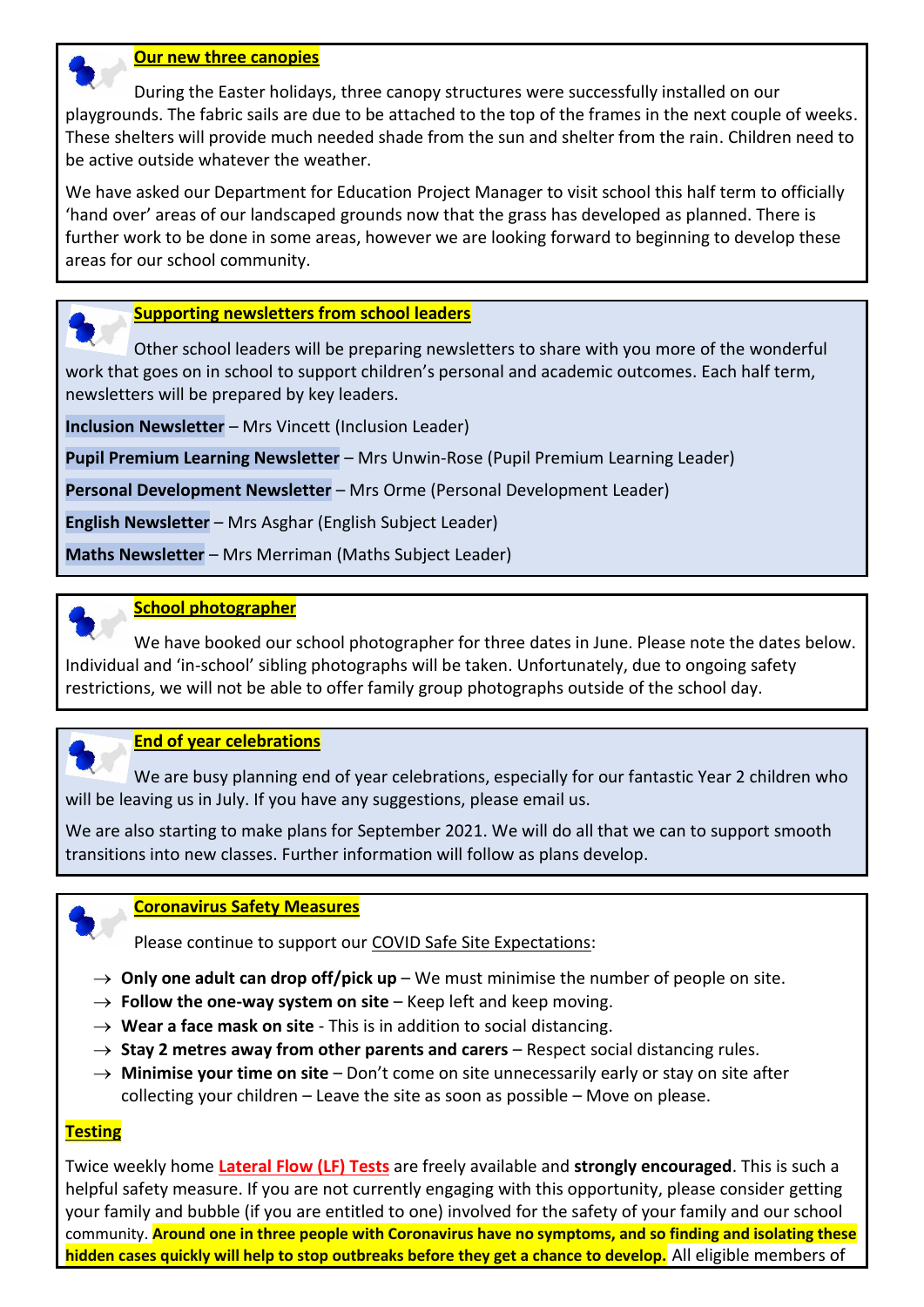staff test themselves twice a week before work. We have also got the adults in our households and bubbles, where we are eligible, testing twice a week as well. Please do all you can to keep everyone safe.

#### **Lateral flow testing is not recommended for children under the age of 11 (Secondary aged children).**

**Lateral flow testing is not recommended for young people or adults who have Coronavirus symptoms.** If someone in your household or bubble develops Coronavirus symptoms, then they must book a **Polymerase Chain Reaction (PCR) Test** at a testing site immediately. The whole household and bubble must self-isolate immediately.

If a member of staff tests positive using a LF test, then they need to isolate their household and support/childcare bubble and book a confirmation PCR test at a testing site immediately. Close contacts in school will be identified and this could involve closing a class bubble early in the morning and asking staff and children to self-isolate as they will have been in close contact with someone who could have Coronavirus. If the PCR test result is positive, then a 10-day period of self-isolation will be confirmed. If the PCR test result is negative, then close contacts will be told that they no longer need to self-isolate.

Your child could be asked to self-isolate at short notice, in line with government guidance. Please prepare for this eventuality. We are grateful when parents and carers are calm, polite, and understanding. These rules are to keep us all safe. We will continue to communicate by text message.

We must all continue to be alert to the main Coronavirus symptoms:

- 1. A high temperature
- 2. A new and continuous cough
- 3. A loss of smell or taste

If anyone in your household develops a Coronavirus symptom, the household and support/childcare bubble **must** isolate, and a PCR test **must** be booked immediately. **Please communicate household symptoms and test results with us as soon as possible**. Stay safe and follow the rules. Please do all that you can to keep our school community safe. We will respond quickly to positive test results and you may need to collect your children from school to begin a period of isolation. Self-isolation is one of the most important things we can do to help stop the spread of the virus and help protect our friends, family, and our community.

If your child is well but absent from school for a Coronavirus related reason, then they should switch to home learning. We are continuing to send home a weekly home learning plan for each year group on a Monday morning. This plan mirrors the learning that is happening in the classroom.

## **Safety on Wood Road**

 We are working in partnership with Derby City Council, our local ward councillors, and our safer neighbourhood policing team to make Wood Road safer at the start and the end of the school day. Please play your part and help to keep our school community safe.

- **Please drive slowly on Wood Road. Do not make a 'U-Turn' on Wood Road outside school – this is not safe or considerate. Do not stop in the middle of the road to drop off adults and children. Do not mount the kerbs to park on the pavements.**
- **Please park considerately away from school and walk. Do not park in front of the gates or on the zigzag lines. Do not park on corners, on pavements or blocking driveways. If you need to drive to school, then park safely and considerately away from school and walk.**
- **Please keep moving when walking and keep the paths clear. Do not gather or wait by the gates – this is not safe or helpful. This is not a safe meeting point. Keep moving and maintain social distancing.**
- **Please do not stand and smoke by the Wood Road gates. This is not the welcome we want for our families. Please be considerate.**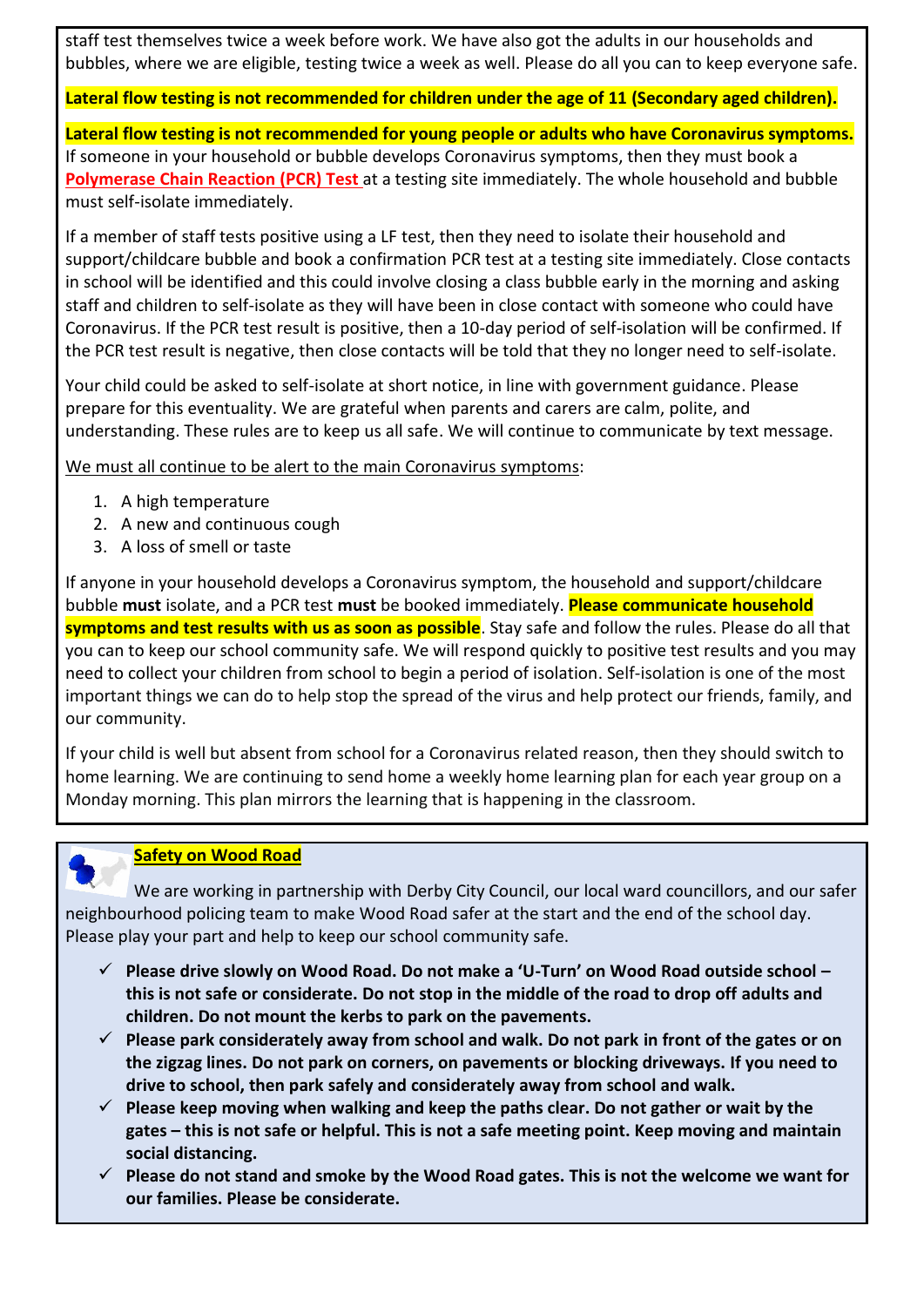Derby City Council Public Protections Offers and members of our Safer Neighbourhood Policing Team are hoping to be able to visit us regularly so that we can challenge parents and carers who do not drive, park, or behave safely on Wood Road.

| Summer Term 1 2021 - Monday 19.4 to Friday 28.5 |                                                               |  |
|-------------------------------------------------|---------------------------------------------------------------|--|
| Week beginning 26 <sup>th</sup> April           | Special Educational Needs Support Plan parent/carer telephone |  |
|                                                 | consultation meetings                                         |  |
| Tuesday 27 <sup>th</sup> April                  | <b>Wear your 'Happy Shoes' day</b>                            |  |
| Monday 3 <sup>rd</sup> May                      | <b>Bank holiday</b>                                           |  |
| Tuesday 4 <sup>th</sup> May                     | <b>Sun Safety Day</b>                                         |  |
| Friday 7 <sup>th</sup> May                      | <b>NSPCC Number Day</b>                                       |  |
| Friday 21 <sup>st</sup> May                     | <b>INSET day 4</b> $-$ Staff training                         |  |
| Friday 28 <sup>th</sup> May                     | School breaks up for a half-term holiday                      |  |

| Summer Term 2 2021 - Monday 7.6 to Thursday 22.7 |                                                          |  |
|--------------------------------------------------|----------------------------------------------------------|--|
| Wednesday 16 <sup>th</sup> June                  | School photographer – Nursery and Reception children     |  |
| Friday 18 <sup>th</sup> June                     | School photographer - Year 1 children                    |  |
| Monday 21 <sup>st</sup> June                     | School photographer - Year 2 children                    |  |
| Thursday 1 <sup>st</sup> July                    | End of year reports will be sent home                    |  |
| Friday 2 <sup>nd</sup> July                      | <b>INSET day 5</b> $-$ Staff training                    |  |
| Week beginning 5 <sup>th</sup> July              | End of year parent/carer telephone consultation meetings |  |
| Thursday 22 <sup>nd</sup> July                   | School breaks up for the summer holiday                  |  |

**Autumn Term 1 2021** – The new school year begins on **Thursday 2nd September 2021**

# **Contacting School**

|                                                                                                     | Telephone and email contact continues to be the safest way for parents and carers to           |  |  |
|-----------------------------------------------------------------------------------------------------|------------------------------------------------------------------------------------------------|--|--|
|                                                                                                     | communicate with school staff. 'Quick' messages can be passed on at drop off and pick up time. |  |  |
| 01332 662239                                                                                        |                                                                                                |  |  |
| <b>Senior Leadership Team</b>                                                                       | leadership@cavclosei.derby.sch.uk                                                              |  |  |
| (Mrs Diffin - Headteacher, Mrs Howett - Deputy Headteacher and Early Years Foundation Stage Leader, |                                                                                                |  |  |
| Mrs Asghar - Assistant Headteacher and Key Stage 1 Leader)                                          |                                                                                                |  |  |
| <b>School Office Team</b>                                                                           | admin@cavclosei.derby.sch.uk                                                                   |  |  |
| (Mrs Kelly, Mrs Manners and Mrs Horsman)                                                            |                                                                                                |  |  |
| <b>Safeguarding Team</b>                                                                            | safeguarding@cavclosei.derby.sch.uk                                                            |  |  |
| (Mrs Diffin, Mrs Howett, Mrs Asghar, Mrs Vincett, Mrs Leadbeater, Mrs Dearie)                       |                                                                                                |  |  |
| <b>Inclusion Leader</b>                                                                             | senco@cavclosei.derby.sch.uk                                                                   |  |  |
| (Mrs Vincett)                                                                                       |                                                                                                |  |  |
| <b>Year Group Class Teachers</b>                                                                    |                                                                                                |  |  |
| nursery@cavclosei.derby.sch.uk                                                                      | (Mrs Howett)                                                                                   |  |  |
| reception@cavclosei.derby.sch.uk                                                                    | (Miss Marley, Miss Brown, Mrs Orme)                                                            |  |  |
| year1@cavclosei.derby.sch.uk                                                                        | (Miss Doxey, Mrs Unwin-Rose, Miss Luke)                                                        |  |  |
| year2@cavclosei.derby.sch.uk                                                                        | (Mrs Merriman, Mrs Asghar, Miss Harker)                                                        |  |  |
| <b>Breakfast Club and After School Club</b>                                                         |                                                                                                |  |  |
| clubs@cavclosei.derby.sch.uk                                                                        | (Mrs Roberts)                                                                                  |  |  |